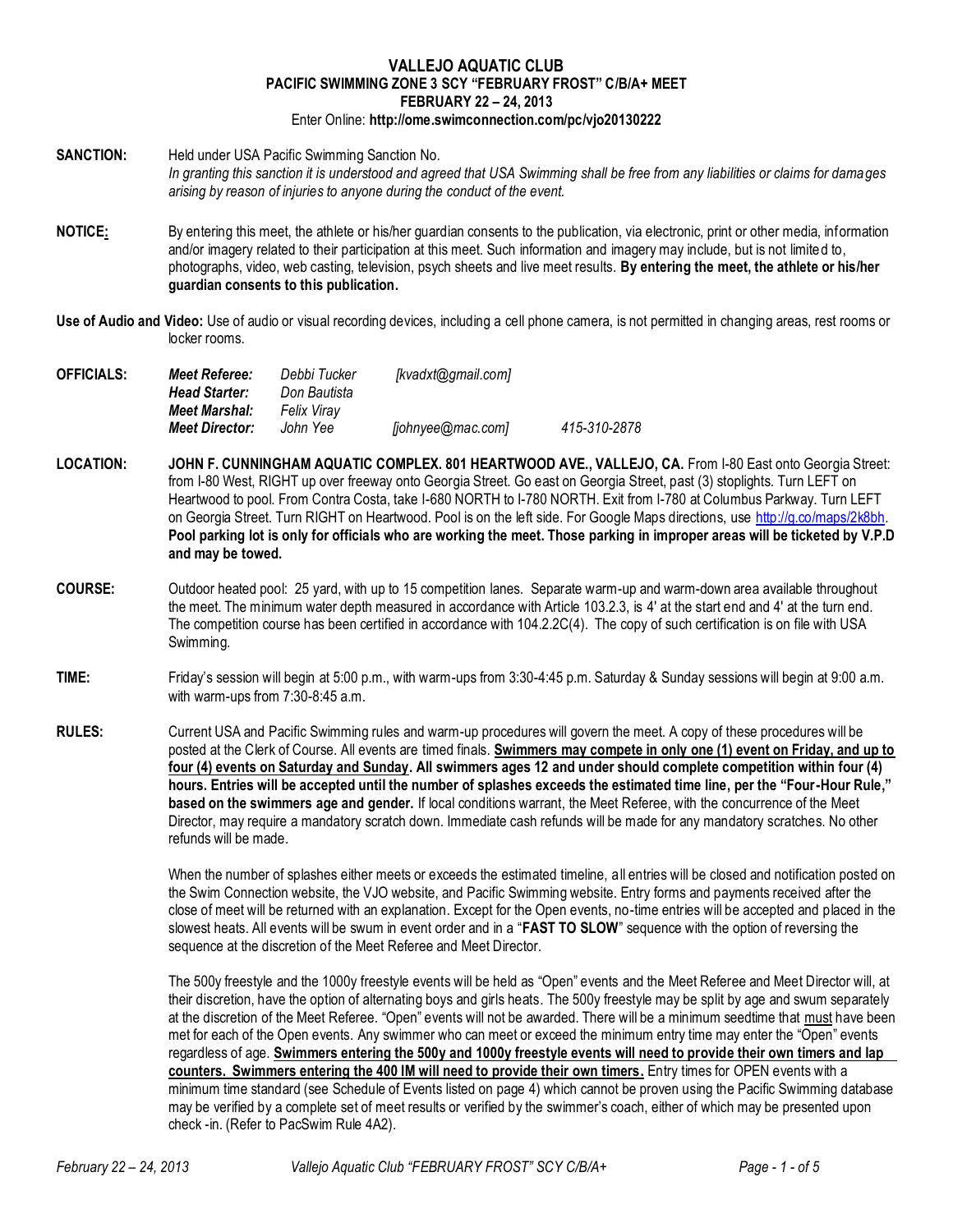- **DECK CHANGING:** Except where venue facilities require otherwise, changing into or out of swimsuits other than in locker rooms or other designated areas is not appropriate and is strongly discouraged.
- **COACHES & OFFICIALS:** All coaches and deck officials must wear their USA Swimming membership cards in a visible manner.
- **ATTENTION HIGH SCHOOL SWIMMERS (February through May):** If you are a high school swimmer in competition season, you need to be unattached from this meet. It is your responsibility to be unattached from this meet. You can un-attach at the meet if necessary. This does not apply to swimmers swimming under the rules of the Nevada Interscholastic Activities Association (NIAA).
- **UNACCOMPANIED SWIMMERS:** Any USAS athlete-member competing at the meet must be accompanied by a USA Swimming member-coach for the purposes of athlete supervision during warm-up, competition and warm-down. If a coach-member of the athlete's USAS Club does not attend the meet to serve in said supervisory capacity, it is the responsibility of the swimmer or the swimmer's legal guardian to arrange for supervision by a USA Swimming member-coach. The Meet Director or Meet Referee may assist the swimmer in making arrangements for such supervision; however, it is recommended that such arrangements be made in advance of the meet by the athlete's USAS Club Member-Coach. The swimmer must be certified by a USA Swimming member coach as being proficient in performing a racing start or must start the race in the water. It is the responsibility of the swimmer or the swimmer's legal guardian to ensure compliance with this requirement.
- **RESTRICTIONS:** Smoking and the use of other tobacco products is prohibited on the pool deck, in the locker rooms, in spectator seating, on standing areas and in all areas used by swimmers, during the meet and during warm-up periods. Sale and use of alcoholic beverages is prohibited in all areas of the meet venue. No deck changing. All shelters must be properly secured. **No glass containers are allowed in the meet venue. No propane heater is permitted except for snack bar/meet operations.** Popups and tents will not be allowed on deck, except at the west end of the pool. For Fire and Safety purposes, the coaches' area is for coaches only. Swimmers/team members may check in with their coaches but cannot stay there. **NO** pets allowed on deck, other than service assistance animals.
- **ELIGIBILITY:** Swimmers must be current members of USA-S and enter their name and registration number on the meet entry card as they are shown on their Registration Card. If this is not done, it may be difficult to match the swimmer with the registration and times database. The meet host must check all swimmer registrations against the SWIMS database; if found to be not registered, the Meet Director shall accept the registration at the meet (a \$10 surcharge will be added to the regular registration fee). Duplicate registrations will be refunded by mail. Swimmers in the "A" Division must have met at least the "PC-A" time standard. Swimmers in the "B" Division must have met at least the "PC-B" time standard. All entry times slower than the listed "PC-B" time standard will be in the "C" Division. Entries with **"NO TIME" will be accepted except in Open events.** Entry times submitted for this meet will be checked against a computer database and may be changed in accordance with Pacific Swimming Entry Time Verification Procedures. Disabled swimmers are welcomed to attend this meet and should contact the Meet Director regarding spec ial accommodations on entry times and seeding, per Pacific Swimming policy. The swimmer's age will be the age of the swimmer on the first day of the meet.
- **ENTRY FEES: \$2.75** per event, **\$8.00** participation fee per swimmer. Entries will be rejected if payment is not sent at time of request. Fees for entries in the OPEN events that cannot be proved in the computer database, by a set of complete meet results or verified by the swimmer's coach will not be refunded.
- **Make check payable to:** "Vallejo Aquatic Club" or "VJO" **Mail with entries to**: VJO Meet Director Re: Swim Meet Entries P.O. Box 5846 Vallejo, CA 94591-5846
- **MAILED OR HAND DELIVERED ENTRIES**: Entries must be on the attached consolidated entry form. Forms must be filled out completely and printed clearly with swimmer's best time. Entries must be postmarked by midnight, Monday, **February 11** or hand delivered to the 801 Heartwood Ave., Vallejo, CA 94591 by 6:30 p.m. Thursday, **February 14, 2013**. No late entries will be accepted. No refunds will be made, except mandatory scratch downs. Requests for confirmation of receipt of entries should include a selfaddressed envelope.
- **ONLINE ENTRIES:** You may enter this meet online or by U.S. mail. To enter on-line go to **http://ome.swimconnection.com/pc/vjo20130222** to receive an immediate entry confirmation. This method requires payment by credit card. Swim Connection LLC charges a processing fee for this service, equal to \$1 per swimmer plus 5% of the total Entry Fees. Please note that the processing fee is a separate fee from the Entry Fees. If you do not wish to pay the processing fee, enter the meet using a mail entry. **Entering**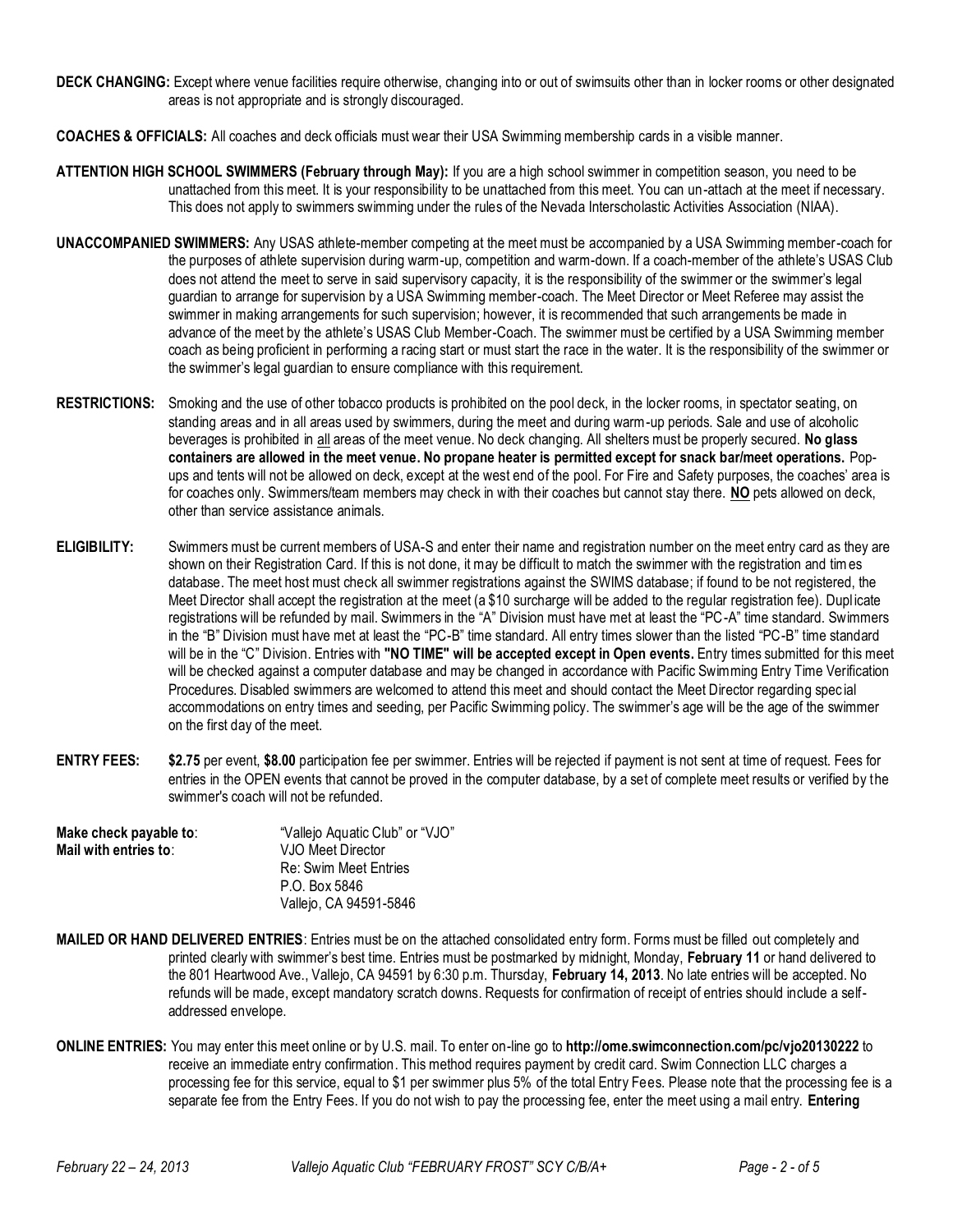**online is a convenience, is completely voluntary, and is in no way required or expected of a swimmer by Pacific Swimming.** Online entries will be accepted through 11:59 p.m. Thursday, February 14, 2013.

- **CHECK-IN:** The meet will be deck seeded. Swimmers must check-in at the Clerk-of-Course. Close of check-in for all events shall be no more than 60 minutes before the estimated time of the start of the first heat of the event. No event shall be closed more than 30 minutes before the scheduled start of the session. Swimmers who do not check-in will not be allowed to compete in the event.
- **SCRATCHES:** Swimmers entered in an individual event that have checked in for that event, must swim in the event unless they notify the clerk of the course before seeding for that event has begun. Failure to swim an event will result in being barred from their next individual event on that day or the next meet day, whichever is first. Exception: No penalty shall apply for failure to withdraw or compete in an individual event if the referee is notified in the event of illness or injury and accepts the proof thereof, or it is determined by the referee that the No-Show is caused by circumstances beyond the control of the swimmer.
- **AWARDS:** Ribbons will be awarded to 1st through 8th place finishers in the A+, B and C divisions for each event and age group. 13 & OV events will be awarded as 13-14 and 15-16, 17-18 Age Groups. Swimmers aged 19 and over will not be awarded. "A" medals will be awarded to swimmers achieving new "A" times swum during this meet only. Open events will not be awarded.
- **ADMISSION:** FREE. A three-day program will be available for \$5.00
- **REFRESHMENTS:** A snack bar will be available serving hot breakfast, hot lunches, and other nutritious items and beverages. Coaches and working deck officials will be provided lunch. Hospitality will serve refreshments to timers and volunteers.
- **MISCELLANEOUS:** No overnight parking is allowed. Facilities will not be provided after meet hours. Please check our website, www.vallejoaquatic.org, for information on reserving a local hotel at a discounted price.
- **MINIMUM OFFICIALS:** One half-hour before the scheduled start of each session, the Meet Referee shall conduct an inventory of Officials, and shall compare the number of swimmers present against the number of Officials present representing each team. No more than 3 days after close of entries, Meet management (referee or director) shall contact the representative from each team participating, and provide a preliminary inventory. Each team shall, by the start of the meet, provide to the Meet Director or designee a list of Officials who have agreed to represent that team during the meet, in accordance with the following table:

| <b>Number of Swimmers Competing in Meet</b> | <b>Trained and Carded Officials Requested</b> |  |  |  |  |  |
|---------------------------------------------|-----------------------------------------------|--|--|--|--|--|
| $1 - 10$                                    |                                               |  |  |  |  |  |
| $11 - 25$                                   |                                               |  |  |  |  |  |
| 26-50                                       | າ                                             |  |  |  |  |  |
| 51-75                                       | 3                                             |  |  |  |  |  |
| 76-100                                      |                                               |  |  |  |  |  |
| 101 or more                                 | 5                                             |  |  |  |  |  |

*\*Zone 3 Pacific Swimming will include Colorado, Intermediary/Chief Timing Judge, and Hy-Tek Computer Operators into the count of Officials for a session: these positions are not carded. Zone 3 Pacific Swimming will accept Trainees into the count of Officials for a session, so long as they are carded.*

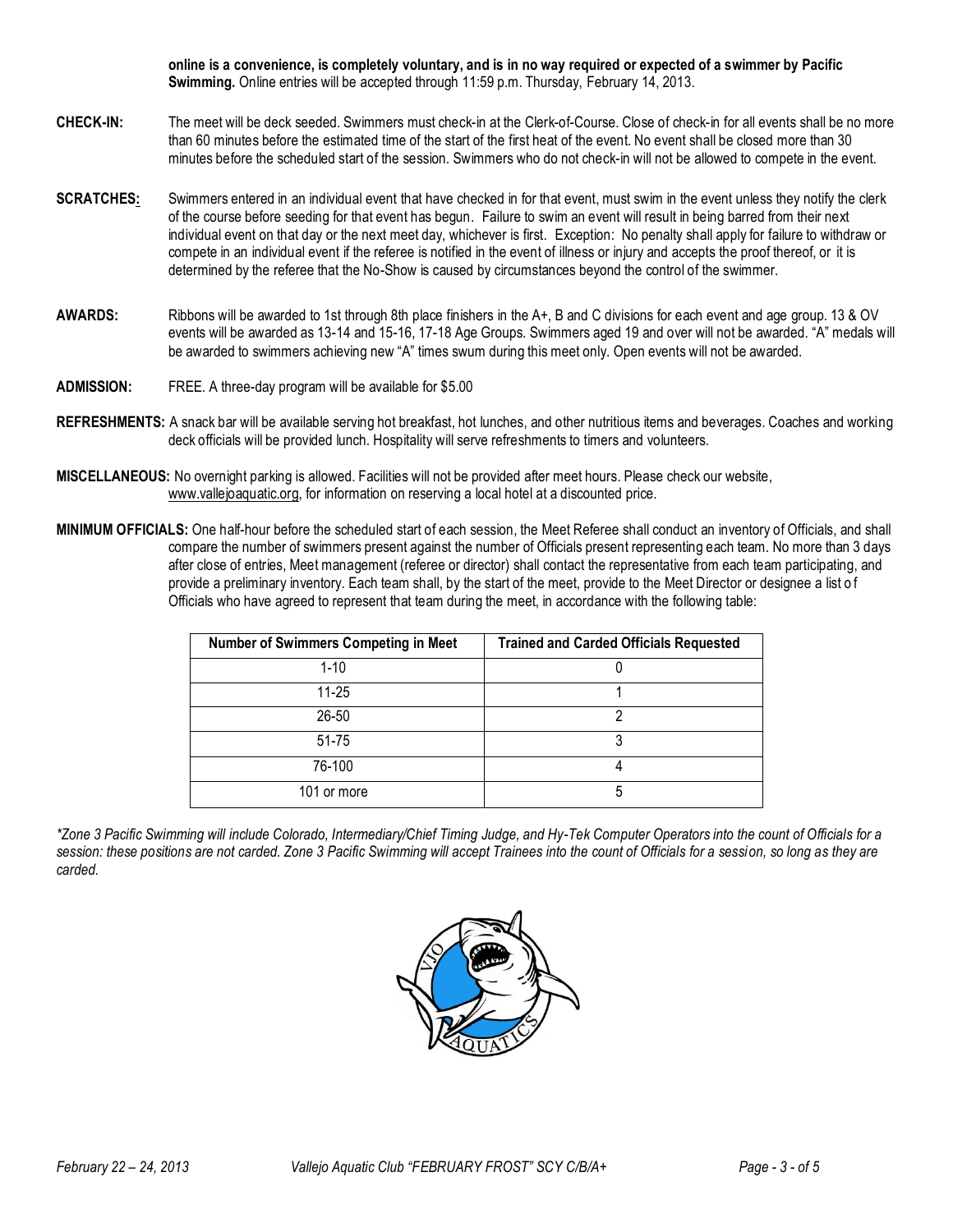## **VALLEJO AQUATIC CLUB SCY C/B/A+**

## **SCHEDULE OF EVENTS**

| <b>FRIDAY</b><br><b>FEBRUARY 22</b>                                                                                                                                                                                                  |                                    |                |          | <b>SATURDAY</b><br><b>FEBRUARY 23</b>                                                                                                                                                                                                                                          |          | <b>SUNDAY</b><br><b>FEBRUARY 24</b> |                                                                                                                                                                                                                    |      |  |
|--------------------------------------------------------------------------------------------------------------------------------------------------------------------------------------------------------------------------------------|------------------------------------|----------------|----------|--------------------------------------------------------------------------------------------------------------------------------------------------------------------------------------------------------------------------------------------------------------------------------|----------|-------------------------------------|--------------------------------------------------------------------------------------------------------------------------------------------------------------------------------------------------------------------|------|--|
| Girls                                                                                                                                                                                                                                | Event Description and<br>Age Group | Boys           | Girls    | Event Description and<br>Age Group                                                                                                                                                                                                                                             | Boys     | Girls                               | Event Description and<br>Age Group                                                                                                                                                                                 | Boys |  |
| $\mathbf{1}$                                                                                                                                                                                                                         | 9-10 200 I.M.                      | $\overline{2}$ | 101      | 9-10 50 Free                                                                                                                                                                                                                                                                   | 102      | 301                                 | 8 & U 50 Back                                                                                                                                                                                                      | 302  |  |
| $\mathfrak{Z}$                                                                                                                                                                                                                       | 11-12 200 I.M.                     | 4              | 103      | 8 & U 50 Free                                                                                                                                                                                                                                                                  |          | 303                                 | 9-10 50 Back                                                                                                                                                                                                       | 304  |  |
| $5*$                                                                                                                                                                                                                                 | Open 1000 Free <sup>1</sup>        | $6*$           | 105      | 9-10 50 Fly                                                                                                                                                                                                                                                                    | 106      | 305                                 | 8 & U 25 Fly                                                                                                                                                                                                       | 306  |  |
|                                                                                                                                                                                                                                      |                                    |                | 107      | 8 & U 50 Fly                                                                                                                                                                                                                                                                   | 108      | 307                                 | 9-10 100 Fly                                                                                                                                                                                                       | 308  |  |
|                                                                                                                                                                                                                                      |                                    |                | 109      | 9-10 100 Back                                                                                                                                                                                                                                                                  | 110      | 309                                 | 8 & U 100 I.M.                                                                                                                                                                                                     | 310  |  |
|                                                                                                                                                                                                                                      |                                    |                | 111      | 8 & U 25 Back                                                                                                                                                                                                                                                                  | 112      | 311                                 | 9-10 100 I.M.                                                                                                                                                                                                      | 312  |  |
|                                                                                                                                                                                                                                      |                                    |                | 113      | 9-10 50 Breast                                                                                                                                                                                                                                                                 | 114      | 313                                 | 8 & U 50 Breast                                                                                                                                                                                                    | 314  |  |
|                                                                                                                                                                                                                                      |                                    |                | 115      | 8 & U 25 Breast                                                                                                                                                                                                                                                                | 116      | 315                                 | 9-10 100 Breast                                                                                                                                                                                                    | 316  |  |
|                                                                                                                                                                                                                                      |                                    |                | 221#     | Open 500 Free <sup>2</sup>                                                                                                                                                                                                                                                     | 222#     | 317                                 | 8 & U 25 Free                                                                                                                                                                                                      | 318  |  |
|                                                                                                                                                                                                                                      |                                    |                |          |                                                                                                                                                                                                                                                                                |          | 319                                 | 9-10 100 Free                                                                                                                                                                                                      | 320  |  |
|                                                                                                                                                                                                                                      |                                    |                |          |                                                                                                                                                                                                                                                                                |          |                                     |                                                                                                                                                                                                                    |      |  |
|                                                                                                                                                                                                                                      |                                    |                | Girls    | Event Description and<br>Age Group                                                                                                                                                                                                                                             | Boys     | Girls                               | Event Description and<br>Age Group                                                                                                                                                                                 | Boys |  |
|                                                                                                                                                                                                                                      |                                    |                | 201      | 13 & O 200 I.M.                                                                                                                                                                                                                                                                | 202      | 401                                 | 13 & O 200 Free                                                                                                                                                                                                    | 402  |  |
|                                                                                                                                                                                                                                      |                                    |                | 203      | 11-12 50 Free                                                                                                                                                                                                                                                                  | 204      | 403                                 | 11-12 50 Back                                                                                                                                                                                                      | 404  |  |
|                                                                                                                                                                                                                                      |                                    |                | 205      | 13 & O 200 Breast                                                                                                                                                                                                                                                              | 206      | 405                                 | 13 & O 100 Back                                                                                                                                                                                                    | 406  |  |
|                                                                                                                                                                                                                                      |                                    |                | 207      | 11-12 50 Fly                                                                                                                                                                                                                                                                   | 208      | 407                                 | 11-12 100 Fly                                                                                                                                                                                                      | 408  |  |
|                                                                                                                                                                                                                                      |                                    |                | 209      | 13 & O 100 Fly                                                                                                                                                                                                                                                                 | 210      | 409                                 | 13 & O 200 Fly                                                                                                                                                                                                     | 410  |  |
|                                                                                                                                                                                                                                      |                                    |                | 211      | 11-12 100 Back                                                                                                                                                                                                                                                                 | 212      | 411                                 | 11-12 100 I.M.                                                                                                                                                                                                     | 412  |  |
|                                                                                                                                                                                                                                      |                                    |                | 213      | 13 & O 200 Back                                                                                                                                                                                                                                                                | 214      | 413                                 | 13 & O 50 Free                                                                                                                                                                                                     | 414  |  |
|                                                                                                                                                                                                                                      |                                    |                | 215      | 11-12 200 Free                                                                                                                                                                                                                                                                 | 216      | 415                                 | 11-12 100 Free                                                                                                                                                                                                     | 416  |  |
|                                                                                                                                                                                                                                      |                                    |                | 217      | 13 & O 100 Free                                                                                                                                                                                                                                                                | 218      | 417                                 | 13 & O 100 Breast                                                                                                                                                                                                  | 418  |  |
|                                                                                                                                                                                                                                      |                                    |                | 219      | 11-12 100 Breast                                                                                                                                                                                                                                                               | 220      | 419                                 | 11-12 50 Breast                                                                                                                                                                                                    | 420  |  |
|                                                                                                                                                                                                                                      |                                    |                | 221#     | Open 500 Free <sup>2</sup>                                                                                                                                                                                                                                                     | 222#     | 421                                 | 11 & O 400 I.M. <sup>3</sup>                                                                                                                                                                                       | 422  |  |
| <sup>1.</sup> The 1000 Free will be swum fastest to slowest,<br>and may alternate women's<br>and men's heats at the discretion of<br>the Meet Referee.<br>Swimmers must provide their own timers<br>and lap counters for this event. |                                    |                |          | <sup>2</sup> The 500 Free will be swum fastest to slowest.<br>and may alternate women's and men's heats and<br>may be split by age and swum separately at the<br>discretion of the Meet Referee.<br>Swimmers must provide their own timers and lap<br>counters for this event. |          |                                     | <sup>3.</sup> The 400 I.M. will be swum fastest to slowest.<br>and may alternate women's<br>and men's heats at the discretion of<br>the Meet Referee.<br>Swimmers must provide their own timers for<br>this event. |      |  |
| Swimmers must have met the Minimum Time<br>Standard below.                                                                                                                                                                           |                                    |                |          | Swimmers must have met the Minimum Time<br>Standard below.                                                                                                                                                                                                                     |          |                                     |                                                                                                                                                                                                                    |      |  |
| *15:01.49                                                                                                                                                                                                                            | Minimum Seed<br>Time               | *15:07.49      | #7:09.59 | Minimum Seed<br>Time                                                                                                                                                                                                                                                           | #7:07.19 |                                     |                                                                                                                                                                                                                    |      |  |

*Use the following URL to find the current time standards: http://www.pacswim.org/2013\_AB\_SC.pdf*